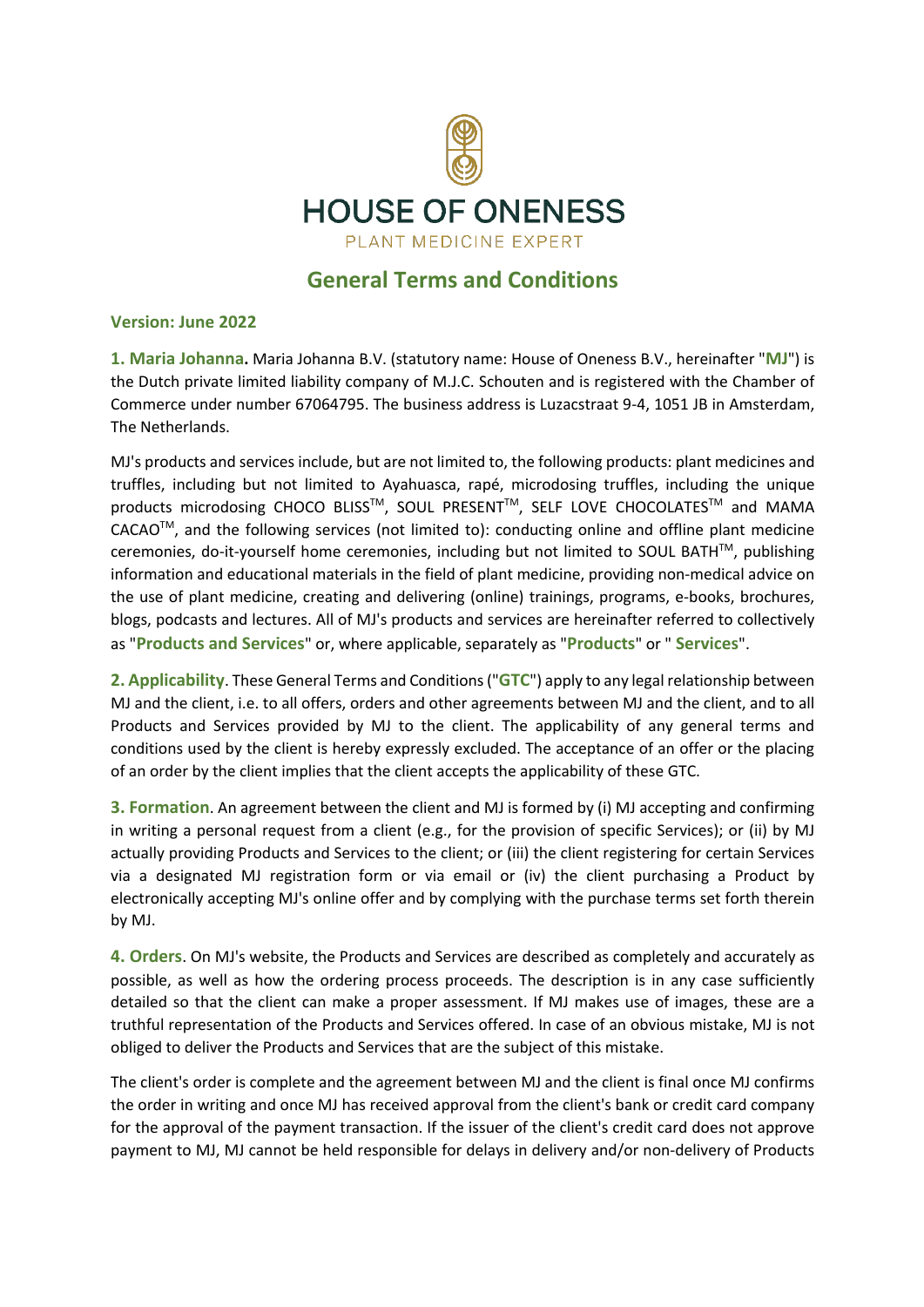or Services. Orders without valid payment in the name of the registered credit card holder will not be accepted or processed.

**5. Execution**. All assignments and instructions given by the client to MJ shall be deemed to have been given exclusively to MJ. This includes all (legal) persons who are involved in carrying out the assignment for or on behalf of MJ, including any external service providers as further described in these GTC. Articles 7:404, 7:407 paragraph 2 and 7:409 of the Dutch Civil Code are excluded.

**6. External Service Providers**. MJ may engage external service providers (including, for example, suppliers, mail delivery companies, etc.) in the execution of assignments by the client or for the provision of Services. MJ is entitled, at its sole discretion, to select the external service providers with whom it cooperates, and to share relevant data about the client with these third parties.

These GTC also apply to all services provided to the client by MJ's external service providers. Everything that has been determined in these GTC for the benefit of MJ is considered to be an irrevocable third party clause in the sense of article 6:253 of the Dutch Civil Code. The applicability of article 6:254 of the Dutch Civil Code is hereby excluded.

MJ is not liable for the services of these external service providers; liability for any omissions or errors of an external service provider is hereby expressly excluded. MJ is further authorized by the client to accept on behalf of the client any conditions and limitations of liability used by these external service providers in their own terms and conditions.

**7. Limitation of Liability**. MJ will perform its Services for the client with care and to the best of its ability, but MJ cannot guarantee any particular outcome or certain results. The experience of the Products or Services is personal and different for everyone.

With respect to the delivery of Products or Services, MJ's liability, if any, is limited to providing a substitute product or service or to refunding the amount paid by the client in the event of a faulty (or no longer possible) delivery.

MJ sources its Products from carefully selected suppliers in the field of plant medicines and related products. Plant medicines may possibly influence regular medicines (interaction). If in doubt, always consult a doctor or pharmacist.

MJ is not a physician or medical specialist and expressly disclaims any liability for health complaints on the part of the client.

The purchase of Products or Services is always accompanied by a video training and an e-book explaining the use of these Products or Services. MJ is not liable for any injudicious or improper use of the Products or Services by the client or when the client or third parties have made changes or have tried to make changes to the Products or have used the Products for purposes for which they are not intended.

MJ shall further not be liable to the client for any damage resulting from any failure to perform its obligations to the client or any damage resulting directly or indirectly from the execution of an agreement, except if and to the extent such damage is due to intent or gross negligence on the part of MJ. MJ shall also not be liable for any damage resulting from errors or omissions of third parties or auxiliary persons entrusted by MJ with the provision of the Products or Services.

If and to the extent that MJ would have any liability, on any ground whatsoever, such liability shall at all times be limited to direct damages, and shall be limited to the amount paid out under MJ's liability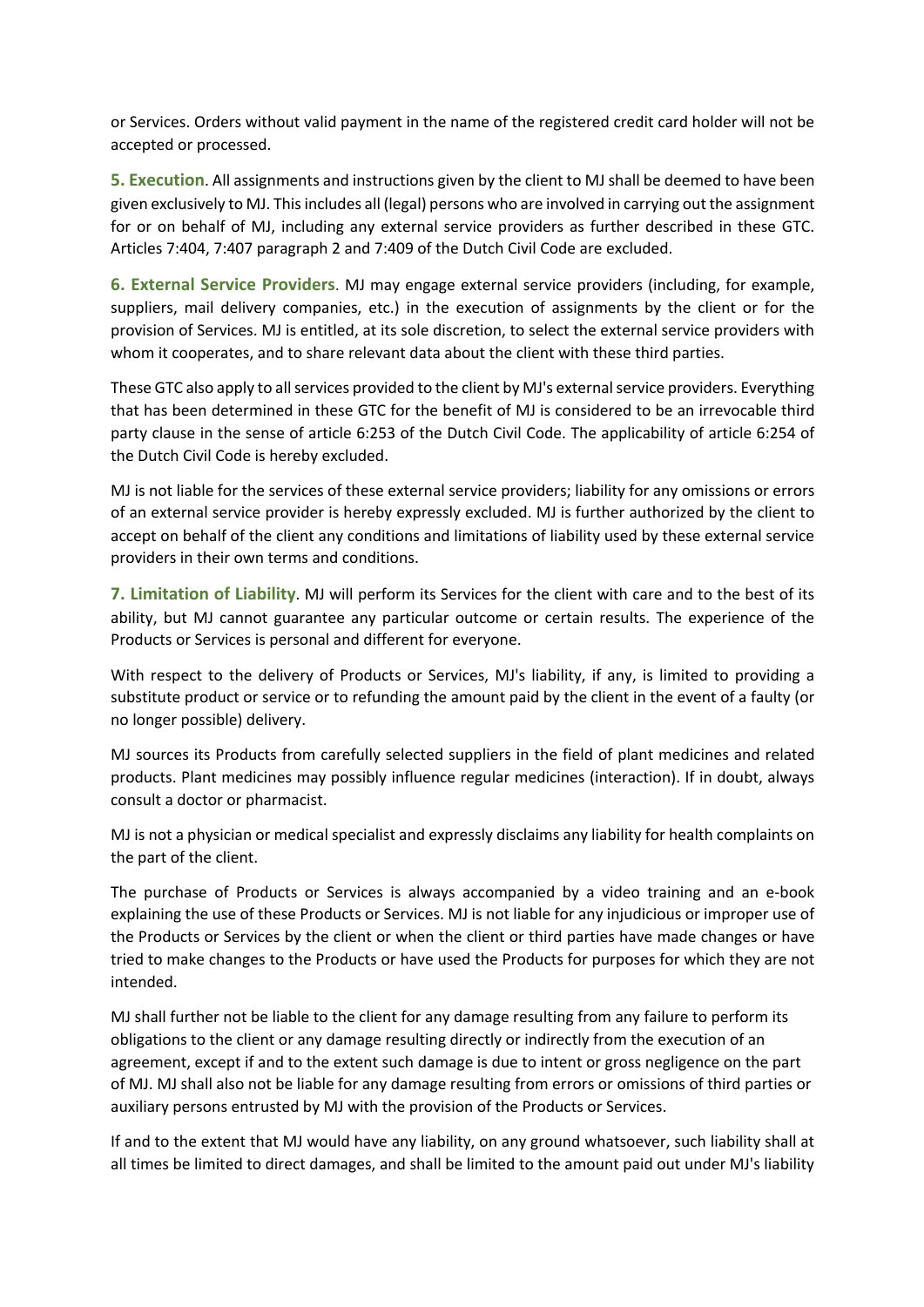insurance policy, and only to the extent that the insurer covers the damages in question and proceeds to pay out.

MJ's liability will expire by the mere lapse of 12 (twelve) months after the claim against MJ has arisen.

**8. Indemnification**. The client indemnifies MJ against all claims by third parties, including the costs of legal or medical assistance, which are in any way related to the Products or Services provided by MJ for or on behalf of the client, unless such claims by third parties are the result of intent or gross negligence on the part of MJ.

**9. Personal Data**. MJ treats personal data received in the context of her activities and the agreement with the client with care and confidentiality. MJ records in a client base the name and address details of the client. This information is used to provide the Products and Services desired by the client and may also be used to keep the client informed of other Products and Services provided by MJ. The client consents to the use of this information. If the client does not wish to receive information about (new) or other Products or Services from MJ, the client can at all times let MJ know and have the communication stopped.

**10. Invoicing and Delivery**. MJ sends the customer a digital invoice via e-mail for the Products or Services delivered by MJ. The full purchase price is always paid in advance in the webshop. With reservations, in some cases a down payment is expected. In that case the buyer will receive a proof of the reservation and the advance payment.

If the Products are delivered, MJ is entitled to charge any delivery costs.

The total amount of the invoice will be increased with sales tax (VAT), if applicable. The customer must pay the due amount to MJ for these Products or Services within the period specified on the invoice.

If the delivery of Products or Services requires payment in advance, the client cannot assert any rights to delivery thereof until full payment of the amount due to MJ has been made.

Client accepts that MJ may change its rates, noting that rates will not change during an ongoing delivery of Products or Services.

Delivery times are indicative and when exceeded do not entitle the client to dissolution or damages, unless explicitly agreed otherwise in writing by MJ and the client.

MJ has the right to deliver the ordered Products in parts, unless MJ and the customer have agreed otherwise in writing or a partial delivery has no independent value.

As soon as the ordered Products have been received by the customer, the risk for these Products will pass from MJ to the client.

**11. Late Payment**. If payment of an invoice is not received on or before the due date indicated on the invoice, the client shall be deemed to be in default without further notice and MJ shall be entitled to charge statutory interest. MJ may suspend or cancel delivery of its Products and/or Services until all outstanding invoices are paid in full. MJ disclaims any liability for any loss or damage that the client may suffer as a result of such suspension or cancellation by MJ.

**12. Extrajudicial collection**. MJ has the right to charge extrajudicial collection costs to the client, if an invoice remains unpaid after a reminder to the client. These extrajudicial collection costs will be calculated in conformity with the Decree on compensation of extrajudicial collection costs. The extrajudicial costs to be compensated are at least 15% of the outstanding balance at the first moment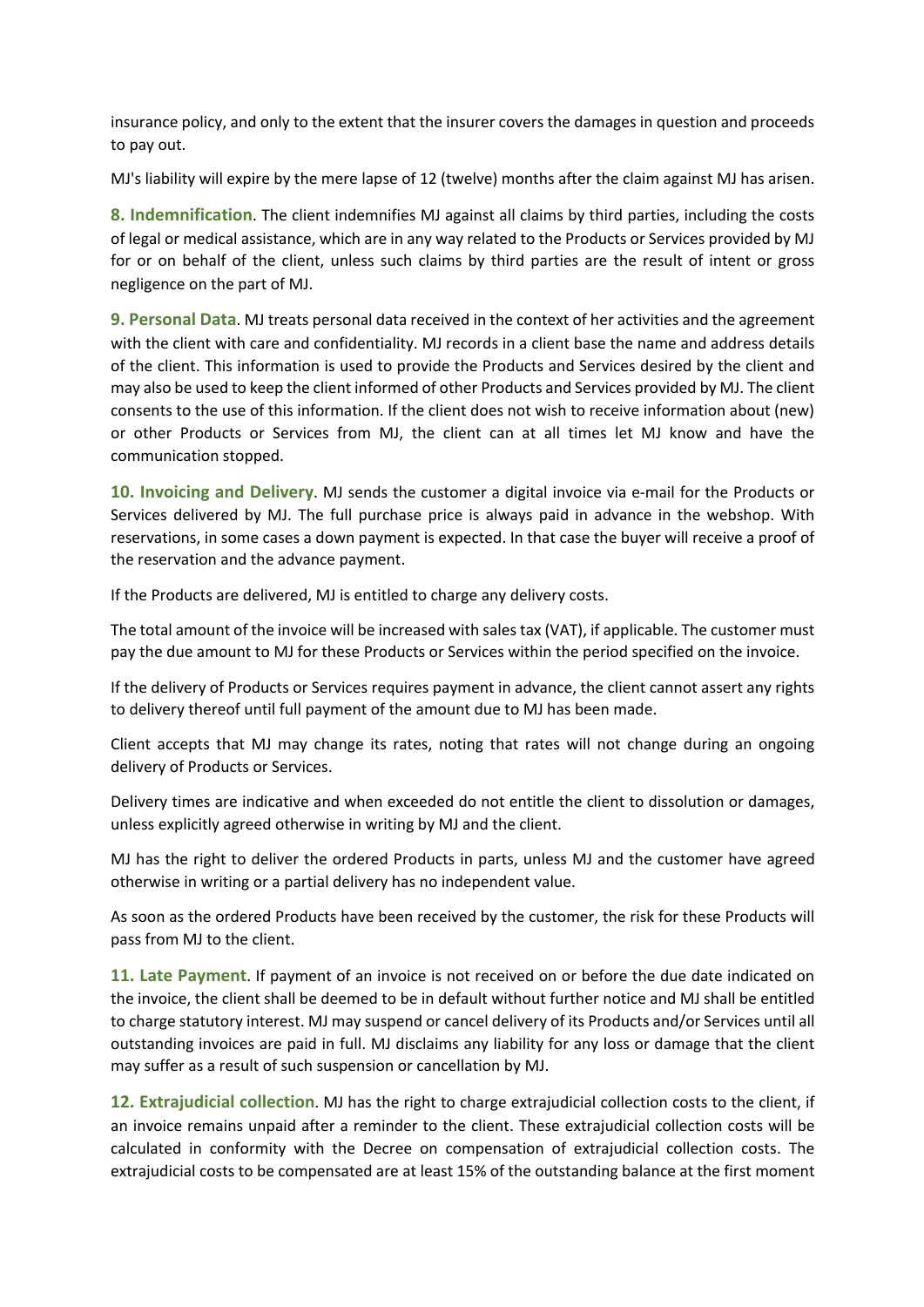of default with a minimum of € 500.00. Turnover tax is also due on extrajudicial collection costs, as well as the statutory (commercial) interest.

**13. Right of Withdrawal**. The client will have the right to terminate the purchase agreement without giving reasons (right of withdrawal) within 14 days after receiving the order of the Products or Services. The period begins to run from the moment the (entire) order is received by the client. There is no right of withdrawal if the Products have a short shelf life.

During the 14-day cooling-off period, the client shall handle the Products and their packaging with care. The packaging shall not be broken or opened. If the client makes use of his/her right of withdrawal, he/she will return the unopened Products with all delivered accessories and - if reasonably possible - in the original shipping packaging to MJ, in accordance with the reasonable and clear instructions provided by MJ. Any costs associated with the return will be borne by the client.

**14. Exercise of right of withdrawal**. If the client exercises his/her right of withdrawal, he/she shall notify MJ within the cooling-off period by means of the model form for withdrawal or in any other unambiguous manner. The risk and burden of proof for the correct and timely exercise of the right of withdrawal lies with the client.

MJ will send the client a confirmation of receipt of the withdrawal as soon as possible. Any payments made will be refunded as soon as possible, at the latest within 14 days following the day on which the client reports the withdrawal and has properly returned the Products or Services. MJ will use the same means of payment as the client, unless the client agrees to another payment method being used.

**15. Excluded from withdrawal**. Services of which the delivery / execution by MJ has already started with the consent of the client can no longer be withdrawn or revoked. The same applies to Products that have been custom made according to the specifications of the client, Products that spoil or rot quickly or have a short shelf life and Products that are not suitable to be returned for reasons of health or hygiene and whose seal or packaging has been broken after delivery.

**16. Examination and complaints**. The client shall be obliged to examine the delivered Products, or have them examined, at the time of delivery, but in any case within as short a time as possible. In doing so, the client must examine whether the quality and quantity of the Products delivered correspond to the requirements applicable to them in normal (commercial) transactions.

Complaints regarding damage, shortages or loss of delivered Products must be reported in writing to MJ within 10 (ten) working days after the day of delivery of the Products. If the complaint is declared founded within the specified period, MJ has the right to either repair, or redeliver, or to refrain from delivery and to send the customer a credit note for that part of the purchase price. Minor deviations and/or deviations customary in MJ's line of business cannot be held against MJ. Complaints with respect to certain Products do not, in principle, affect other Products that are part of the same delivery.

**17. Cancellation by MJ**. MJ has the right to cancel the delivery of ordered Products or Services, for example in the following cases: in case of non-payment of invoices by the client, despite reminders by MJ; in case of failure or refusal of the client to follow any advice given by MJ; in case of failure or refusal of the client to provide full disclosure or otherwise act in such a way that it undermines a proper delivery or performance of the Products or Services by MJ.

MJ is also entitled to cancel, without giving any reason, a Service that has yet to be delivered, such as, for example, a ceremony with plant medicines. In that case, the invoice already sent to the client will be credited.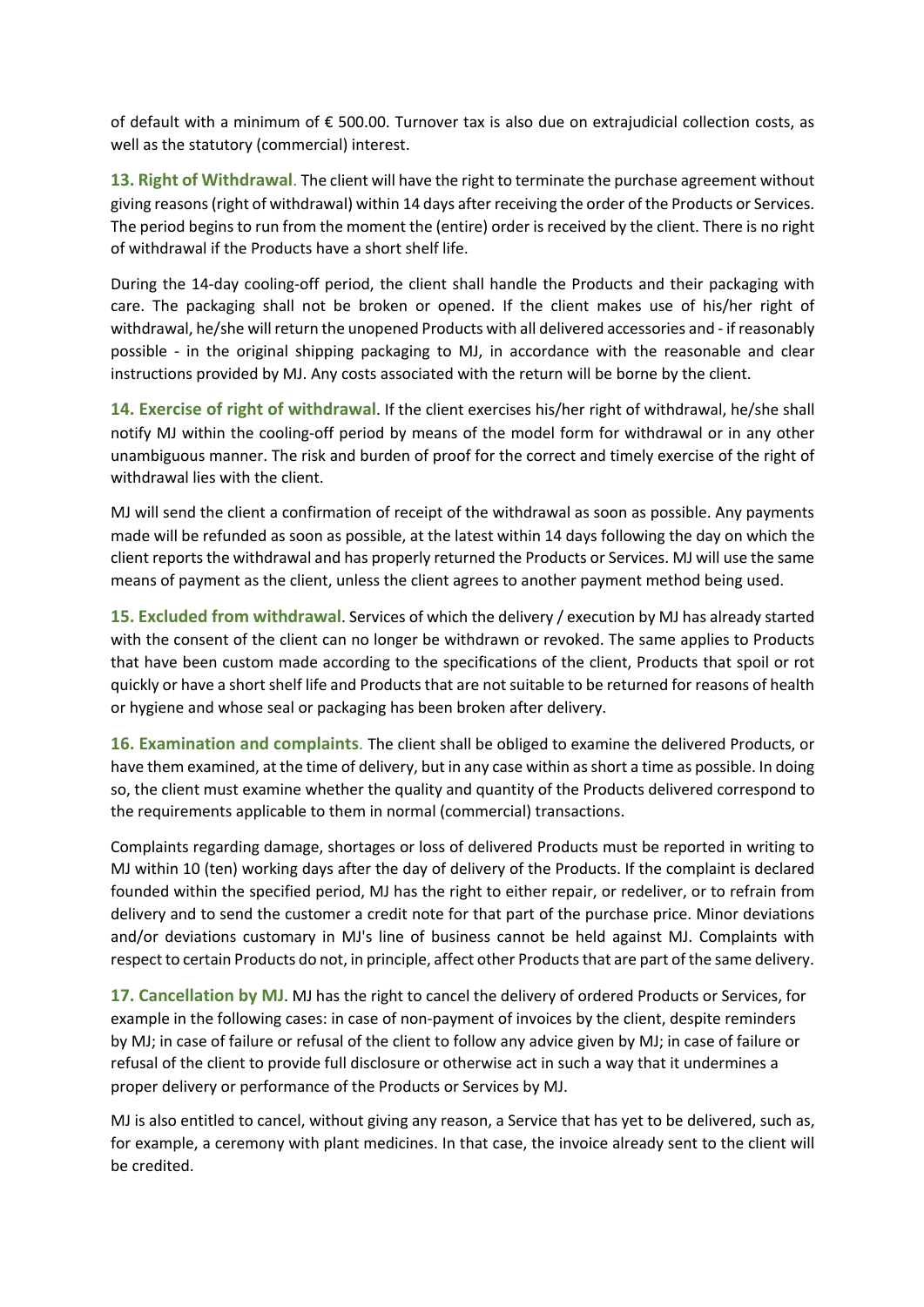**18. Cancellation by client**. If due to unforeseen circumstances it is not possible for the client to attend a booked and paid ceremony, the client can, in consultation with MJ, schedule another suitable date.

When cancelling a booking up to three weeks before the ceremony MJ is obliged to charge 25% of the session fee. Between three weeks and two weeks before the session date this is 50% and within two to one week before the ceremony there will be no refund.

The client may still designate a substitute to participate in the ceremony within two to one week before the ceremony. MJ is free to refuse the participation of this substitute if it would jeopardize the proper execution of the ceremony.

**19. Force Majeure**. If MJ is prevented by force majeure of a permanent or temporary nature from delivering the Products or Services, MJ has the right to terminate the agreement in whole or in part by written notice without judicial intervention, without prejudice to MJ's right to payment by the client for Products or Services already delivered by MJ prior to the occurrence of a force majeure situation, or to suspend the (further) delivery of the Products or Services in whole or in part.

MJ will inform the client as soon as possible about the force majeure situation. "Force majeure" means any circumstance which MJ could not take into account at the time of ordering the Products or Services and/or as a result of which normal delivery of the Products or Services by MJ cannot reasonably be required by the client, such as, but not limited to: illness at MJ, illness or death at a cooperation partner of MJ, computer or internet failures, the lack of sufficient data from or the provision of incorrect data by the client, or the lack of cooperation by the client, as well as fire, floods and other natural disasters at the locations where the Services were to be provided and all other circumstances, which makes a proper delivery of Products or Services by MJ delayed or impossible. Furthermore, force majeure means the circumstance that supply companies on which MJ depends for the delivery of Products or Services do not meet their contractual obligations towards MJ, unless this is due to MJ.

**20. Confidentiality**. MJ will not disclose any information received from the client in the context of providing Products or Services to the client, unless otherwise agreed or unless MJ is required to do so by law. The client shall at all times be bound to confidentiality of all information received from MJ in the course of providing Products or Services, particularly but not limited to the ceremonies and other programs of MJ.

**21. Regulatory changes**. Changes or modifications in law or regulation that occur after MJ has provided the requested Products or Services do not obligate MJ to advise client of such changes and modifications or to provide additional Products or Services.

**22. Intellectual Property**. MJ owns all intellectual and other property rights in all works developed or created by MJ in relation to its Products and Services, including training and teaching materials, informational videos, blogs, podcasts, e-books, social media content, presentations, lectures, and any other materials received by client from MJ. The client is not permitted to use or modify these materials in any form or anywhere unless MJ has given express written permission in advance. Furthermore, the client is not permitted to use the trademarks CHOCO BLISS™, SELF LOVE CHOCOLATES™, SOUL PRESENT<sup>™</sup>, MAMA CACAO<sup>™</sup>, SOUL BATH<sup>™</sup> and other trademarks used by MJ for the same or similar Products or Services.

**23. Communications**. In ordering Products or Services, client consents to the use of non-secure forms of communication, such as telephone and email. MJ shall not be liable for any damages, direct or indirect, resulting from the use, in any manner, of such communications.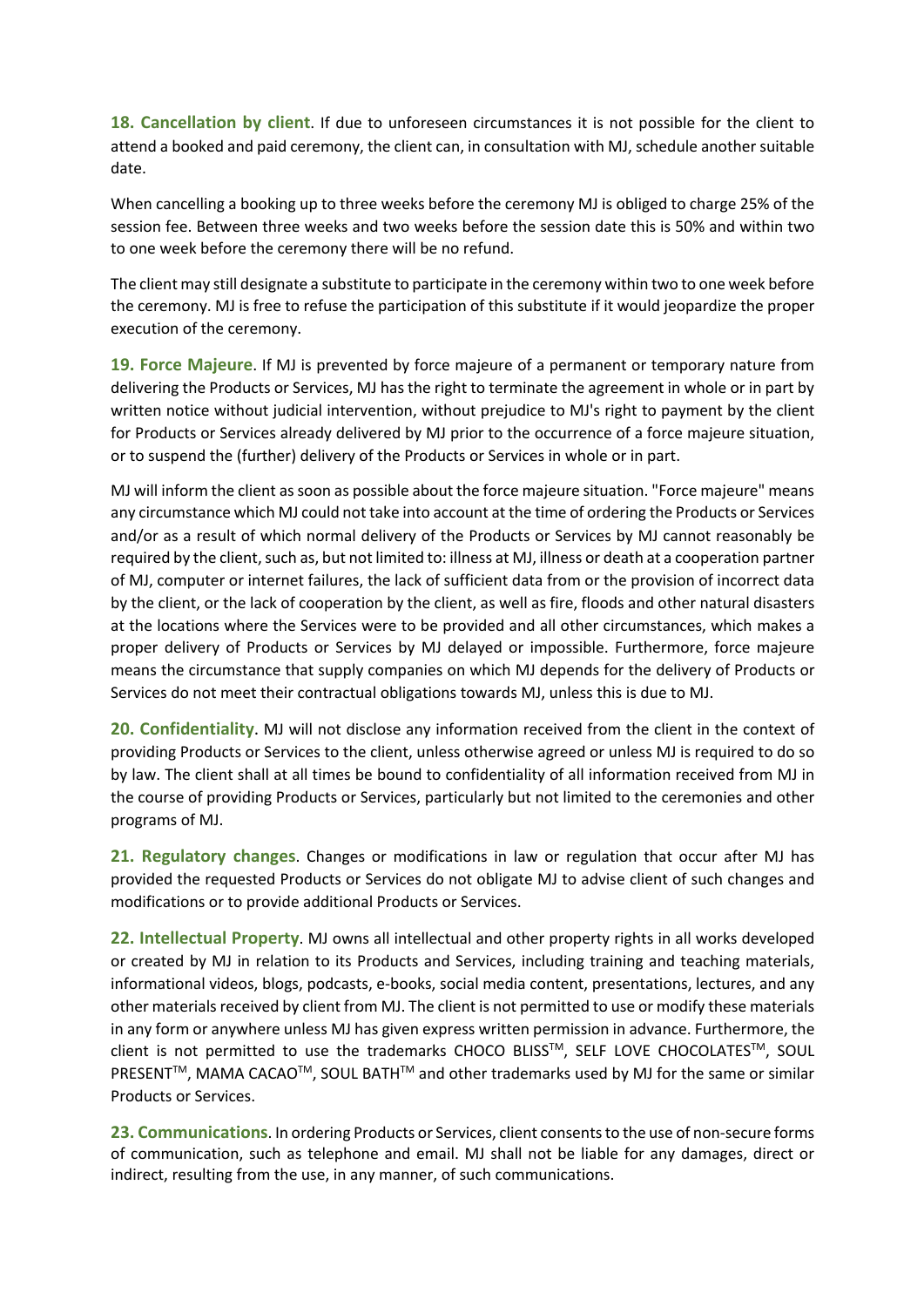**24. Governing Law and Jurisdiction**. Governing Law and Jurisdiction. All deliveries of Products and Services by MJ are governed by Dutch law. The District Court of Amsterdam shall have exclusive jurisdiction to settle any dispute arising from the relationship between the client and MJ, from the performance of Services by MJ or from any provision of these GTC.

**25. Changes to these GTC**. MJ may amend these GTC from time to time. The date at the top of these GTC will always show the most recent version.

**26. Contact**. If you have any questions about these GTC, please contact MJ by sending an email to: info@mariajohanna.com or writing to:

**House of Oneness** Attn. M.J.C. Schouten Luzacstraat 9-4 1051 JB Amsterdam The Netherlands